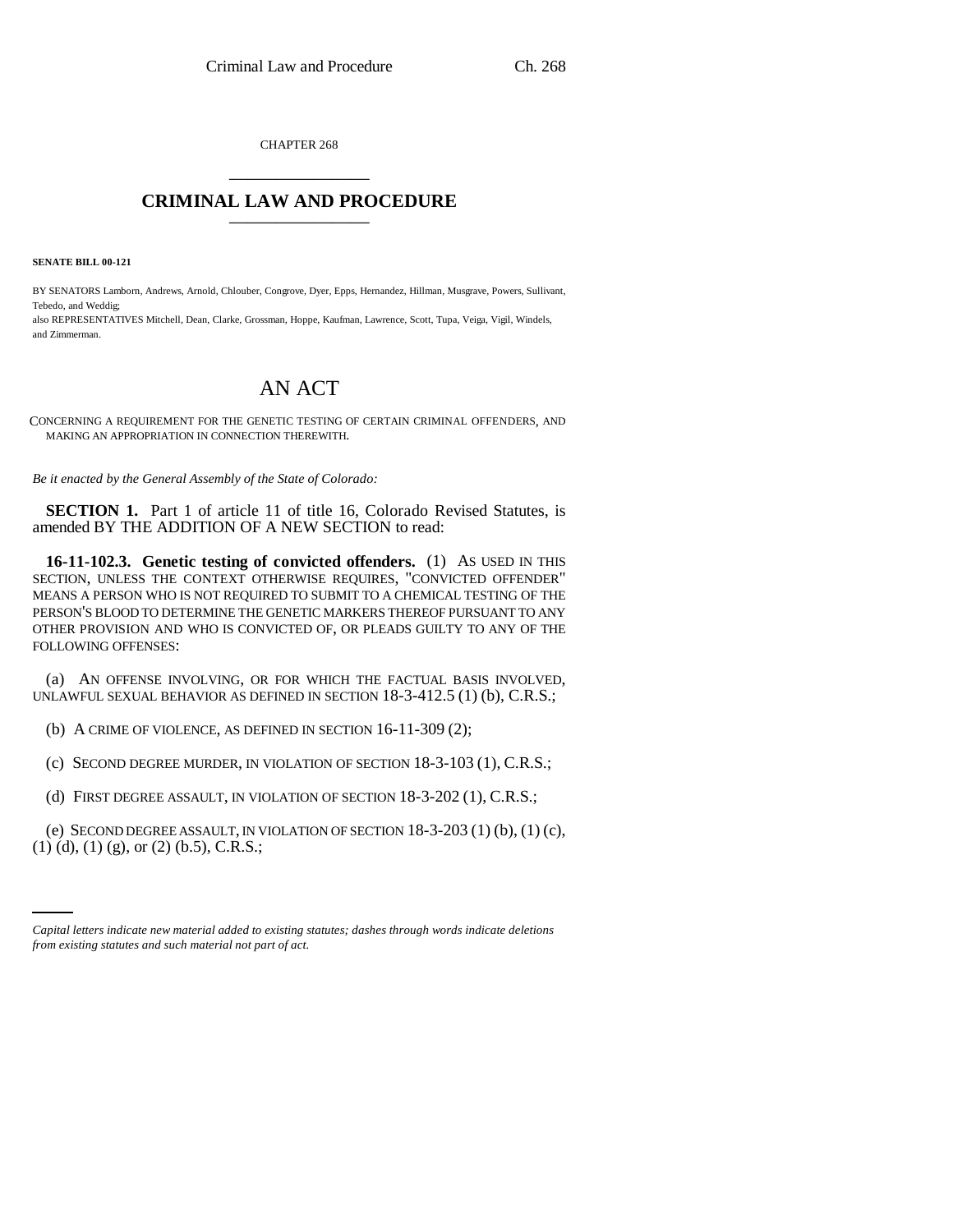Ch. 268 Criminal Law and Procedure

(f) SECOND DEGREE KIDNAPPING, IN VIOLATION OF SECTION 18-3-302 (4),C.R.S.;

(g) FIRST DEGREE ARSON, IN VIOLATION OF SECTION 18-4-102 (3), C.R.S.;

(h) BURGLARY IN THE FIRST DEGREE, IN VIOLATION OF SECTION 18-4-202, C.R.S.;

(i) AGGRAVATED ROBBERY, IN VIOLATION OF SECTION 18-4-302 (4), C.R.S.; OR

(j) ANY FELONY WHEN THE PERSON WAS PREVIOUSLY CONVICTED OF, OR PLED GUILTY TO ONE OR MORE OF THE OFFENSES LISTED IN PARAGRAPHS (a) TO (i) OF THIS SUBSECTION  $(1)$ .

(2) (a) EVERY CONVICTED OFFENDER WHO, AS OF JULY 1, 2000, IS IN THE CUSTODY OF THE EXECUTIVE DIRECTOR OF THE DEPARTMENT OF CORRECTIONS FOR AN OFFENSE DESCRIBED IN SUBSECTION (1) OF THIS SECTION SHALL SUBMIT TO AND PAY FOR A CHEMICAL TESTING OF THE OFFENDER'S BLOOD TO DETERMINE THE GENETIC MARKERS THEREOF PRIOR TO THE PERSON'S RELEASE FROM CUSTODY.

(b) EVERY CONVICTED OFFENDER WHO, AS OF JULY 1, 2000, IS IN A COUNTY JAIL OR A COMMUNITY CORRECTIONS FACILITY PURSUANT TO ARTICLE 27 OF TITLE 17, C.R.S., FOR AN OFFENSE DESCRIBED IN SUBSECTION (1) OF THIS SECTION SHALL SUBMIT TO AND PAY FOR A CHEMICAL TESTING OF THE OFFENDER'S BLOOD TO DETERMINE THE GENETIC MARKERS THEREOF.

(c) EVERY CONVICTED OFFENDER WHO, AS OF JULY 1, 2000, IS ON PAROLE FOR AN OFFENSE DESCRIBED IN SUBSECTION (1) OF THIS SECTION SHALL SUBMIT TO AND PAY FOR A CHEMICAL TESTING OF THE OFFENDER'S BLOOD TO DETERMINE THE GENETIC MARKERS THEREOF.

(d) EVERY CONVICTED OFFENDER WHO, AS OF JULY 1, 2000, IS ON PROBATION FOR AN OFFENSE DESCRIBED IN SUBSECTION (1) OF THIS SECTION SHALL SUBMIT TO AND PAY FOR A CHEMICAL TESTING OF THE OFFENDER'S BLOOD TO DETERMINE THE GENETIC MARKERS THEREOF.

(3) COLLECTION OF THE BLOOD SAMPLES REQUIRED BY PARAGRAPHS (a) AND (b) OF SUBSECTION (2) OF THIS SECTION SHALL BE COLLECTED AT LEAST THIRTY DAYS PRIOR TO THE PERSON'S RELEASE FROM CUSTODY. COLLECTION OF THE BLOOD SAMPLES REQUIRED BY PARAGRAPHS (c) AND (d) OF SUBSECTION (2) OF THIS SECTION SHALL BE COLLECTED PRIOR TO JUNE 30, 2001.

(4) THE JUDICIAL DEPARTMENT, THE DEPARTMENT OF CORRECTIONS, A SHERIFF, OR A CONTRACTOR MAY USE REASONABLE FORCE TO OBTAIN BLOOD SAMPLES IN ACCORDANCE WITH THIS SECTION USING MEDICALLY RECOGNIZED PROCEDURES. IN ADDITION, AN OFFENDER'S REFUSAL TO COMPLY WITH THIS SECTION MAY BE GROUNDS FOR REVOCATION OR DENIAL OF PAROLE OR PROBATION.

(5) ANY MONEYS RECEIVED FROM OFFENDERS PURSUANT TO THIS SECTION SHALL BE DEPOSITED IN THE OFFENDER IDENTIFICATION FUND CREATED IN SECTION 24-33.5-415.6, C.R.S.

(6) THE COLORADO BUREAU OF INVESTIGATION IS DIRECTED TO CONDUCT THE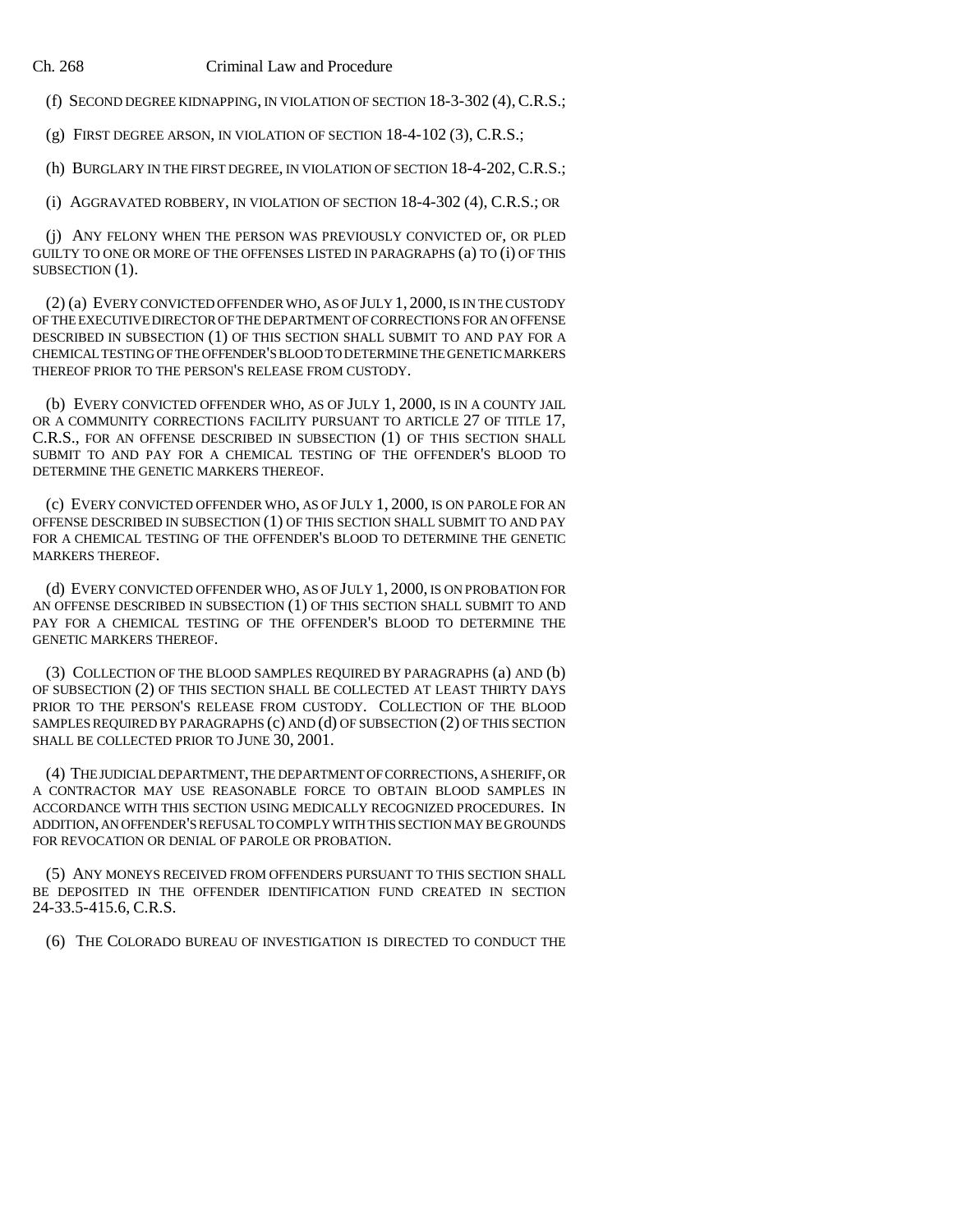CHEMICAL TESTING OF THE BLOOD OBTAINED PURSUANT TO THIS SECTION. THE RESULTS THEREOF SHALL BE FILED AND MAINTAINED BY THE COLORADO BUREAU OF INVESTIGATION AND SHALL BE FURNISHED TO ANY LAW ENFORCEMENT AGENCY UPON REQUEST.

**SECTION 2.** Part 4 of article 11 of title 16, Colorado Revised Statutes, is amended BY THE ADDITION OF NEW SECTION to read:

**16-11-401.5. Genetic testing prior to execution.** PRIOR TO THE EXECUTION OF THE DEATH PENALTY PURSUANT TO THIS PART 4, THE JUDICIAL DEPARTMENT SHALL OBTAIN THE CHEMICAL TESTING OF THE CONVICTED OFFENDER'S BLOOD TO DETERMINE THE GENETIC MARKERS THEREOF.

**SECTION 3.** 24-33.5-415.6, Colorado Revised Statutes, is amended to read:

**24-33.5-415.6. Offender identification - fund.** There is hereby created in the state treasury the violent offender identification fund, referred to in this section as the "fund". Moneys in the fund shall consist of payments for genetic testing received from offenders pursuant to section SECTIONS  $16-11-102.3$  AND  $16-11-204.3$  (1) (b), C.R.S. Subject to annual appropriations by the general assembly, the executive director and the state court administrator are authorized to expend moneys in the fund to pay for genetic testing of offenders pursuant to section SECTIONS 16-11-102.3 AND  $16-11-204.3$  (1) (b), C.R.S. At the end of any fiscal year, all unexpended and unencumbered moneys in the fund shall remain therein and shall not be credited or transferred to the general fund or any other fund.

**SECTION 4.** 16-11-204.3 (3), Colorado Revised Statutes, is amended to read:

**16-11-204.3. Genetic testing as a condition of probation.** (3) Any moneys received from offenders pursuant to paragraph (a) of subsection (1) of this section shall be deposited in the sex offender identification fund created in section 24-33.5-415.5, C.R.S. Any moneys received from offenders pursuant to paragraph (b) of subsection (1) of this section shall be deposited in the violent offender identification fund established in section 24-33.5-415.6, C.R.S.

**SECTION 5.** 24-72-302 (4), Colorado Revised Statutes, is amended to read:

**24-72-302. Definitions.** As used in this part 3, unless the context otherwise requires:

(4) "Criminal justice records" means all books, papers, cards, photographs, tapes, recordings, or other documentary materials, regardless of form or characteristics, which are made, maintained, or kept by any criminal justice agency in the state for use in the exercise of functions required or authorized by law or administrative rule, including but not limited to the results of chemical BLOOD testing to determine the genetic markers conducted pursuant to sections 16-11-102.3, 16-11-204.3, and 17-2-201 (5) (h) and (5) (i), C.R.S.

**SECTION 6.** 24-72-305 (1.5), Colorado Revised Statutes, is amended to read:

**24-72-305. Allowance or denial of inspection - grounds - procedure - appeal.**